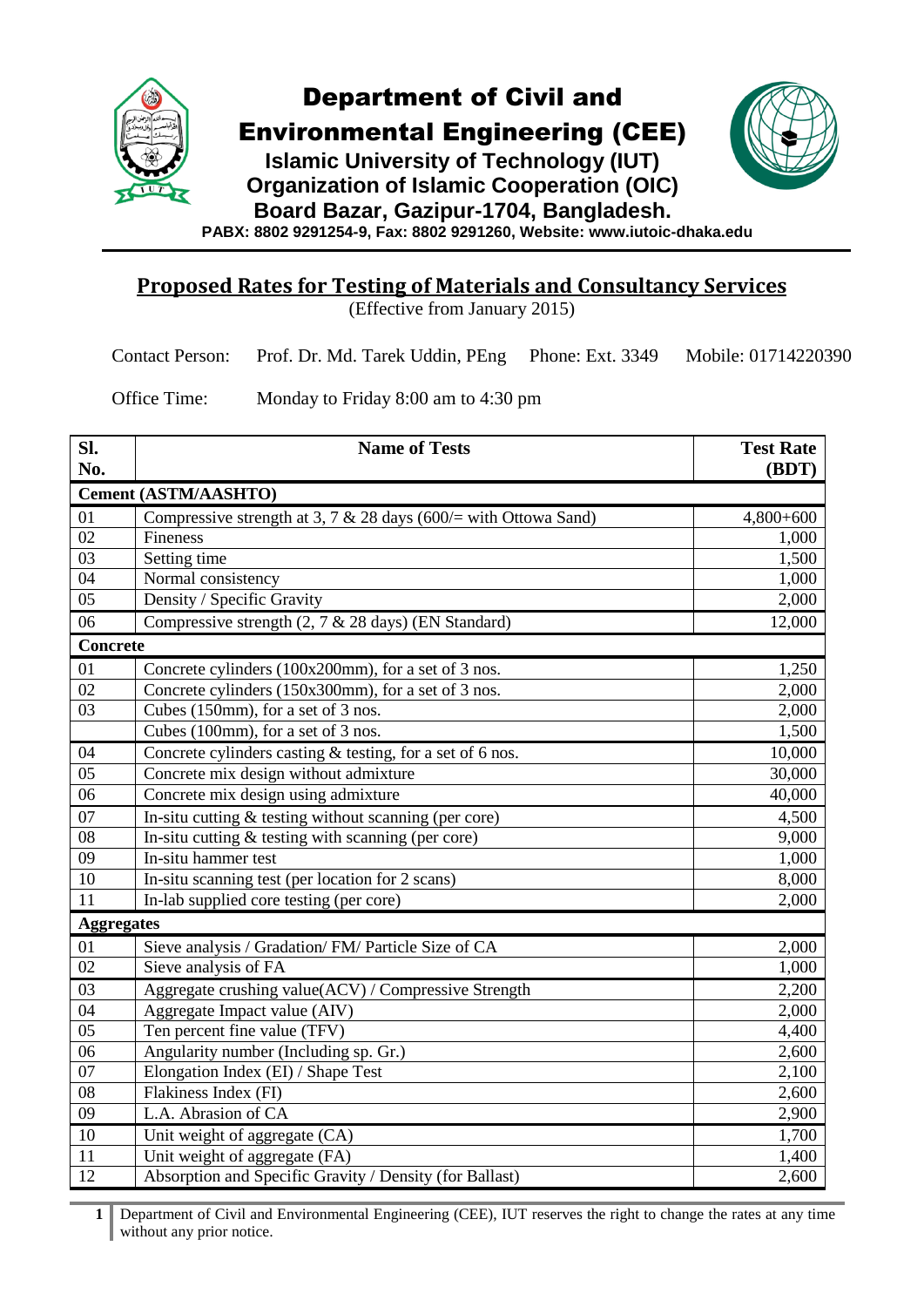

Environmental Engineering (CEE)

**Islamic University of Technology (IUT) Organization of Islamic Cooperation (OIC)**



**Board Bazar, Gazipur-1704, Bangladesh.**

**PABX: 8802 9291254-9, Fax: 8802 9291260, Website: www.iutoic-dhaka.edu**

| <b>Sl. No.</b>                                                                                             | <b>Name of Tests</b>                                                                                             | <b>Test Rate</b><br>(BDT) |
|------------------------------------------------------------------------------------------------------------|------------------------------------------------------------------------------------------------------------------|---------------------------|
| <b>Bricks (ASTM)</b>                                                                                       |                                                                                                                  |                           |
|                                                                                                            | Note: 5 nos. for crushing strength, absorption, size $\&$ shape, and unit weight tests; 10 additional bricks for |                           |
| efflorescence test                                                                                         |                                                                                                                  |                           |
| 01                                                                                                         | Absorption capacity                                                                                              | 1,000                     |
| 02                                                                                                         | Crushing strength $(300/=$ with capping mat.)                                                                    | $2,000+300$               |
| 03                                                                                                         | Size & shape                                                                                                     | 1,900                     |
| 04                                                                                                         | Unit Weight                                                                                                      | 1,500                     |
| 05                                                                                                         | Unit Wt. & Absorption                                                                                            | 2,500                     |
| 06                                                                                                         | Efflorescence                                                                                                    | 2,400                     |
|                                                                                                            | Hollow / Special Brick Blocks / Kerb (set of 3 nos.)                                                             |                           |
| 07                                                                                                         | Compressive strength of Hollow bricks, Paving / Concrete blocks etc                                              | 2,000                     |
| 08                                                                                                         | Compressive strength of Road Kerb Stone                                                                          | 2,200                     |
| 09                                                                                                         | Absorption                                                                                                       | 1,200                     |
| 10                                                                                                         | Unit weight                                                                                                      | 1,500                     |
| 11                                                                                                         | Comp. strength of Hollow bricks, Paving block incl. unit wt.                                                     | 3,300                     |
|                                                                                                            | Steel (set of 3 nos.)                                                                                            |                           |
| 01                                                                                                         | Tension test of rebar including wt. $&$ elongation (up to 25 mm)                                                 | 1,500                     |
| 02                                                                                                         | Tension test of rebar including wt. & elongation (above 25 mm)                                                   | 2,000                     |
| 03                                                                                                         | Bend test (up to 25mm)                                                                                           | 700                       |
| 04                                                                                                         | Bend test (above 25mm)                                                                                           | 800                       |
| 05                                                                                                         | Stress-strain curves (Modulus of Elasticity) of rebar                                                            | 4,200                     |
| 06                                                                                                         | Stress-strain curves (Modulus of Elasticity) of strand                                                           | 5,500                     |
| 07                                                                                                         | <b>Deformation Measurement</b>                                                                                   | 1,250                     |
| 08                                                                                                         | Tension test of plate                                                                                            | 1,500                     |
| 09                                                                                                         | Tension test of Strand / Cable                                                                                   | 6,400                     |
| 10                                                                                                         | Hardness test (Rockwell)                                                                                         | 1,100                     |
| 11                                                                                                         | Impact test                                                                                                      | 1,500                     |
| 12                                                                                                         | Spring test, for per specimen                                                                                    | 2,000                     |
| <b>Timber Test</b>                                                                                         |                                                                                                                  |                           |
| 01                                                                                                         | Timber, Compression test, for 1 sample                                                                           | 5,500                     |
| 02                                                                                                         | Timber, Flexure test, for 1 sample (LC $1000/=$ )                                                                | 3,600                     |
| 03                                                                                                         | <b>Moisture Content</b>                                                                                          | 2,400                     |
| <b>Field visit fees:</b> Inside Gazipur & Dhaka = BDT 10,000; Adjacent Gazipur = BDT 16,000; Greater Dhaka |                                                                                                                  |                           |
|                                                                                                            | $=$ BDT 21,000; Remote Districts $=$ BDT 30,000; Remote areas $=$ BDT 40,000.                                    |                           |
|                                                                                                            | Transport, local hospitalities, accommodation (in case of overnight stay) etc. are to be provided by the         |                           |
| client.                                                                                                    |                                                                                                                  |                           |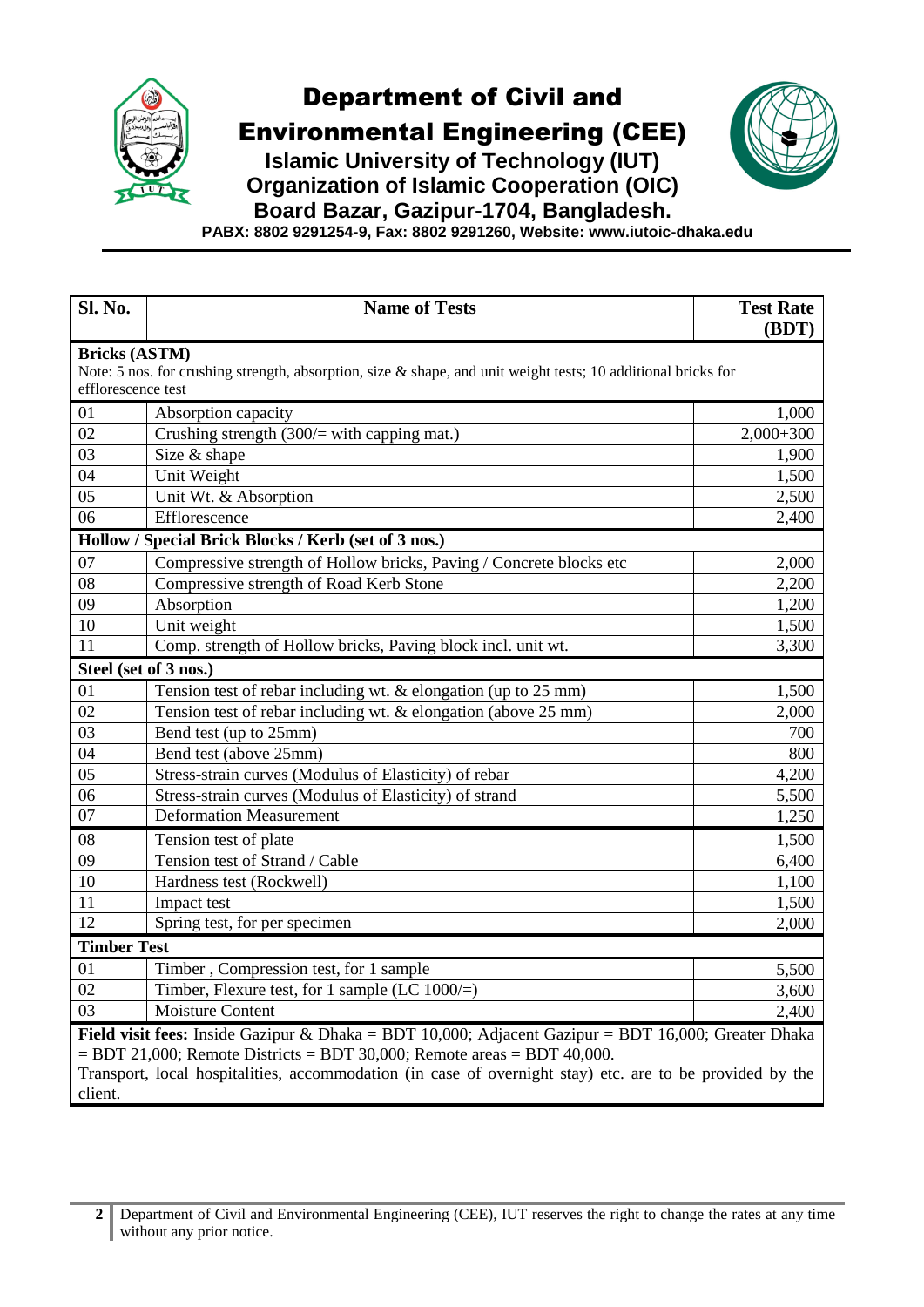

Environmental Engineering (CEE)



**Islamic University of Technology (IUT) Organization of Islamic Cooperation (OIC) Board Bazar, Gazipur-1704, Bangladesh.**

**PABX: 8802 9291254-9, Fax: 8802 9291260, Website: www.iutoic-dhaka.edu**

| Sl. No.                                                                                                                                                                                                                                                                                                            | <b>Name of Tests</b>                              | <b>Test Rate</b><br>(BDT) |
|--------------------------------------------------------------------------------------------------------------------------------------------------------------------------------------------------------------------------------------------------------------------------------------------------------------------|---------------------------------------------------|---------------------------|
| <b>Bitumen</b>                                                                                                                                                                                                                                                                                                     |                                                   |                           |
| 01                                                                                                                                                                                                                                                                                                                 | Specific gravity/Sp.Gr./Density                   | 1,800                     |
| 02                                                                                                                                                                                                                                                                                                                 | Penetration                                       | 1,800                     |
| 03                                                                                                                                                                                                                                                                                                                 | Loss-on-Heating                                   | 1,800                     |
| 04                                                                                                                                                                                                                                                                                                                 | Flash and Fire points                             | 1,800                     |
| 05                                                                                                                                                                                                                                                                                                                 | Ductility                                         | 1,800                     |
| 06                                                                                                                                                                                                                                                                                                                 | Softening point (R&B)                             | 1,800                     |
| 07                                                                                                                                                                                                                                                                                                                 | Asphalt Concrete Mix Design (Marshall)            | 30,000                    |
| <b>Pavement</b>                                                                                                                                                                                                                                                                                                    |                                                   |                           |
| 01                                                                                                                                                                                                                                                                                                                 | Marshall Stability and Flow Test                  | 2,500                     |
| 02                                                                                                                                                                                                                                                                                                                 | Job Mix Formula & Marshall Test                   | 60,000                    |
|                                                                                                                                                                                                                                                                                                                    |                                                   |                           |
|                                                                                                                                                                                                                                                                                                                    | <b>Index &amp; Physical properties of Soil</b>    |                           |
| 01                                                                                                                                                                                                                                                                                                                 | Sp. Gr.                                           | 1,500                     |
| 02                                                                                                                                                                                                                                                                                                                 | Unit weight (wet $&$ dry)                         | 1,200                     |
| 03                                                                                                                                                                                                                                                                                                                 | Void ratio (Sp. Gr. & Unit Wt.)                   | 2,300                     |
| 04                                                                                                                                                                                                                                                                                                                 | Moisture content                                  | 500                       |
| 05                                                                                                                                                                                                                                                                                                                 | Shrinkage limit                                   | 1,000                     |
| $\overline{06}$                                                                                                                                                                                                                                                                                                    | Liquid limit and Plastic limit                    | 2,400                     |
| 07                                                                                                                                                                                                                                                                                                                 | Grain size analysis by wash sieving               | 1,800                     |
| 08                                                                                                                                                                                                                                                                                                                 | Hydrometer, sieve analysis & sp. Gr.              | 3,800                     |
|                                                                                                                                                                                                                                                                                                                    | <b>Compaction and Density Tests of Soil</b>       |                           |
| 01                                                                                                                                                                                                                                                                                                                 | Max. and Min. density of cohesionless soil        | 4,500                     |
| 02                                                                                                                                                                                                                                                                                                                 | <b>Standard Proctor Compaction test</b>           | 4,500                     |
| $\overline{03}$                                                                                                                                                                                                                                                                                                    | Modified Proctor Compaction test                  | 5,000                     |
| 04                                                                                                                                                                                                                                                                                                                 | Field density test*                               | 3,000                     |
|                                                                                                                                                                                                                                                                                                                    | <b>Characteristics of Soil</b>                    |                           |
| 01                                                                                                                                                                                                                                                                                                                 | Permeability of cohesionless soil (constant head) | 7,500                     |
| 02                                                                                                                                                                                                                                                                                                                 | Unconfined compression test                       | 2,800                     |
| 03                                                                                                                                                                                                                                                                                                                 | Lab. California Bearing Ratio (CBR) of soils      | 10,000                    |
| <b>Direct Shear Tests of Soil</b>                                                                                                                                                                                                                                                                                  |                                                   |                           |
| 01                                                                                                                                                                                                                                                                                                                 | <b>Consolidated Drained test</b>                  | 6,000                     |
| 02                                                                                                                                                                                                                                                                                                                 | Consolidated quick test                           | 5,000                     |
| 03                                                                                                                                                                                                                                                                                                                 | Unconsolidated quick test                         | 4,000                     |
| <b>Field visit fees:</b> Inside Gazipur & Dhaka = BDT 10,000; Adjacent Gazipur = BDT 16,000; Greater Dhaka<br>$=$ BDT 21,000; Remote Districts $=$ BDT 30,000; Remote areas $=$ BDT 40,000.<br>Transport, local hospitalities, accommodation (in case of overnight stay) etc. are to be provided by the<br>client. |                                                   |                           |

**<sup>3</sup>** Department of Civil and Environmental Engineering (CEE), IUT reserves the right to change the rates at any time without any prior notice.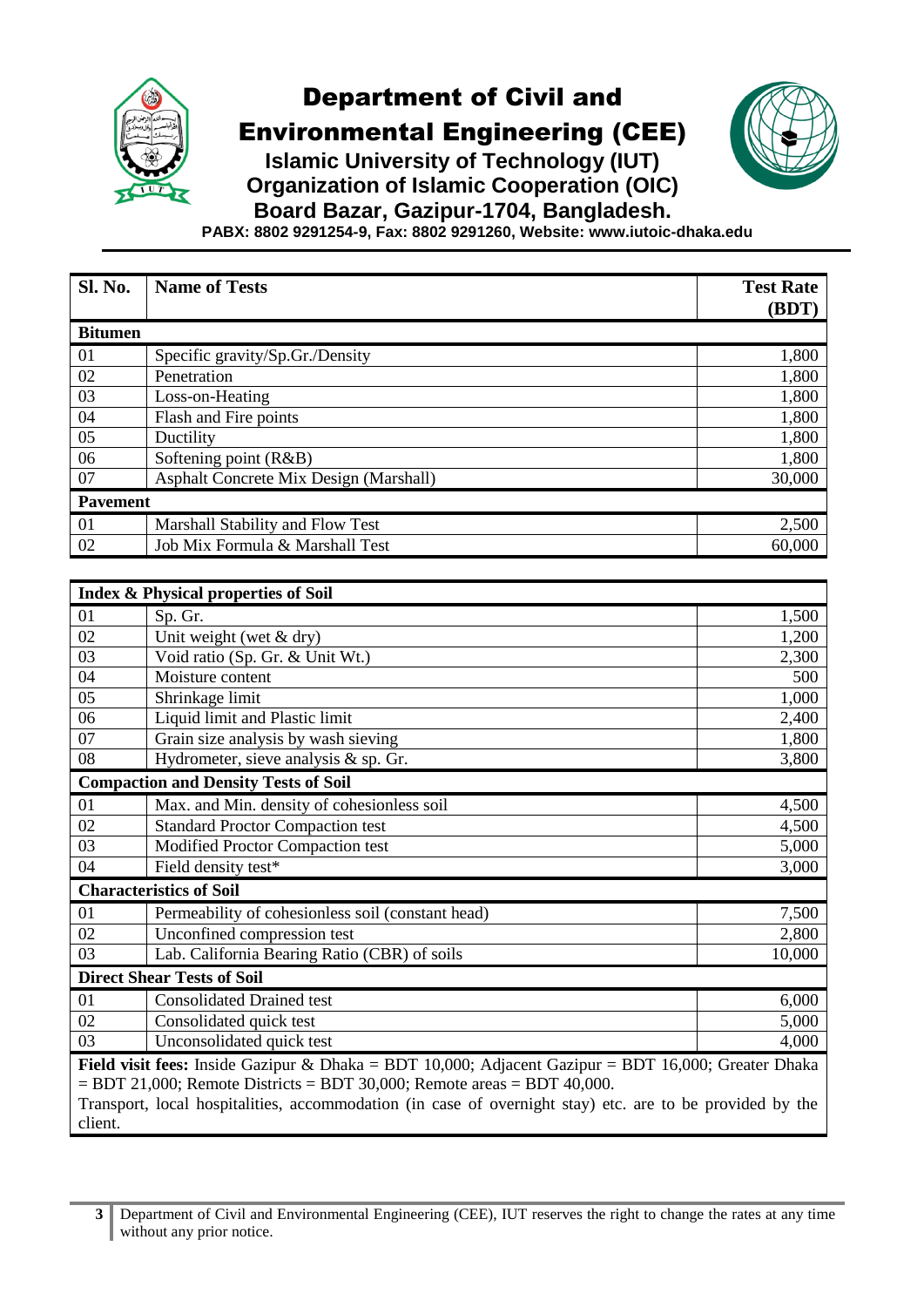

Environmental Engineering (CEE)



**Islamic University of Technology (IUT) Organization of Islamic Cooperation (OIC)**

**Board Bazar, Gazipur-1704, Bangladesh.**

**PABX: 8802 9291254-9, Fax: 8802 9291260, Website: www.iutoic-dhaka.edu**

| Sl. No.         | <b>Name of Tests</b>                                                                                                                                                                                                                                      | <b>Test Rate</b><br>(BDT) |
|-----------------|-----------------------------------------------------------------------------------------------------------------------------------------------------------------------------------------------------------------------------------------------------------|---------------------------|
|                 | <b>Routine Drinking Water Parameters (Package)</b>                                                                                                                                                                                                        |                           |
| 01              | pH, Color (True or Apparent), Turbidity, Total Hardness, Chloride (Cl), Total<br>Dissolved Solids (TDS), Manganese (Mn), Arsenic (As), Total Iron (Fe),<br>Total Coliform (TC) / Thermotolerent Coliform (TTC), Fecal Coliform (FC)<br>and <i>E.coli.</i> | $6,000+2,000$             |
|                 | <b>Miscellaneous Water Quality Parameters (additional price for chemicals)</b>                                                                                                                                                                            |                           |
| 01              | pH                                                                                                                                                                                                                                                        | $200+100$                 |
| 02              | Color (True or Apparent)                                                                                                                                                                                                                                  | $100 + 100$               |
| 03              | Color Scanning at Specific Wavelength/UV-VIS Range                                                                                                                                                                                                        | $800 + 200$               |
| $\overline{04}$ | Turbidity                                                                                                                                                                                                                                                 | $150 + 100$               |
| 05              | Carbon-di-Oxide $(CO2)$ / Acidity                                                                                                                                                                                                                         | $100+100$                 |
| 06              | P-Alkalinity/ M-Alkalinity/T-Alkalinity                                                                                                                                                                                                                   | $150 + 100$               |
| 07              | Carbonate $(CO_3)$ or Bi-carbonate $(HCO_3) + pH$                                                                                                                                                                                                         | $300 + 100$               |
| 08              | <b>Total Hardness</b>                                                                                                                                                                                                                                     | $600 + 150$               |
| 09              | $Ca - Hardness$                                                                                                                                                                                                                                           | $1,900+600$               |
| 10              | $Mg-Hardness$                                                                                                                                                                                                                                             | $1,900+600$               |
| 11              | Chloride (Cl)                                                                                                                                                                                                                                             | $500 + 200$               |
| 12              | Fluoride (F)                                                                                                                                                                                                                                              | $400 + 100$               |
| 13              | Ammonia-Nitrogen $(NH_3 - N)$                                                                                                                                                                                                                             | $600 + 300$               |
| 14              | Nitrate – Nitrogen $(NO3 – N)$                                                                                                                                                                                                                            | $350 + 200$               |
| 15              | Nitrite – Nitrogen $(NO2 – N)$                                                                                                                                                                                                                            | $350 + 200$               |
| 16              | Total Nitrogen (TN)                                                                                                                                                                                                                                       | $3,900+1,200$             |
| 17              | Total Kjeldahl Nitrogen (TKN) / Organic Nitrogen                                                                                                                                                                                                          | $11,000+2,500$            |
| 18              | Chlorine Content – Total $Cl2$                                                                                                                                                                                                                            | $350 + 200$               |
| 19              | Chlorine Content – Free $Cl2$                                                                                                                                                                                                                             | $350 + 200$               |
| 20              | <b>Iodine Content</b>                                                                                                                                                                                                                                     | $300 + 200$               |
| 21              | <b>Bromine Content</b>                                                                                                                                                                                                                                    | $300 + 200$               |
| 22              | <b>Break Point Chlorination</b>                                                                                                                                                                                                                           | $6,400+1,000$             |
| 23              | Total Solids (TS)                                                                                                                                                                                                                                         | $800 + 100$               |
| $2\overline{4}$ | Total Suspended Solids (TSS)/Insoluble Solids/(TSS+TDS+TS)                                                                                                                                                                                                | $1,400+300$               |
| $\overline{25}$ | <b>Total Dissolved Solids (TDS)</b>                                                                                                                                                                                                                       | $750 + 100$               |
| 26              | Silica Content $(SiO2)$                                                                                                                                                                                                                                   | $600+300$                 |
| 27              | Colloidal Silica                                                                                                                                                                                                                                          | 1,700+800                 |
| 28              | Electrical Conductivity (EC)                                                                                                                                                                                                                              | 250+200                   |
| 29              | <b>Total Phosphorous (TP)</b>                                                                                                                                                                                                                             | 2,700+400                 |
| $\overline{30}$ | Orthophosphate $(PO4)$                                                                                                                                                                                                                                    | $600 + 200$               |
| 31              | Hydrogen Sulphide $(H_2S) /$ Odor                                                                                                                                                                                                                         | $600 + 200$               |
| 32              | Sulphate $(SO_4)$                                                                                                                                                                                                                                         | $400 + 150$               |
| 33              | Organic Matter (Only for solids/sludge)                                                                                                                                                                                                                   | $1,800+300$               |
| 34              | Biochemical Oxygen Demand $(BOD) - 5$ day                                                                                                                                                                                                                 | 1,300+300                 |
| 35              | Chemical Oxygen Demand (COD)                                                                                                                                                                                                                              | $1,200+500$               |

 Department of Civil and Environmental Engineering (CEE), IUT reserves the right to change the rates at any time without any prior notice.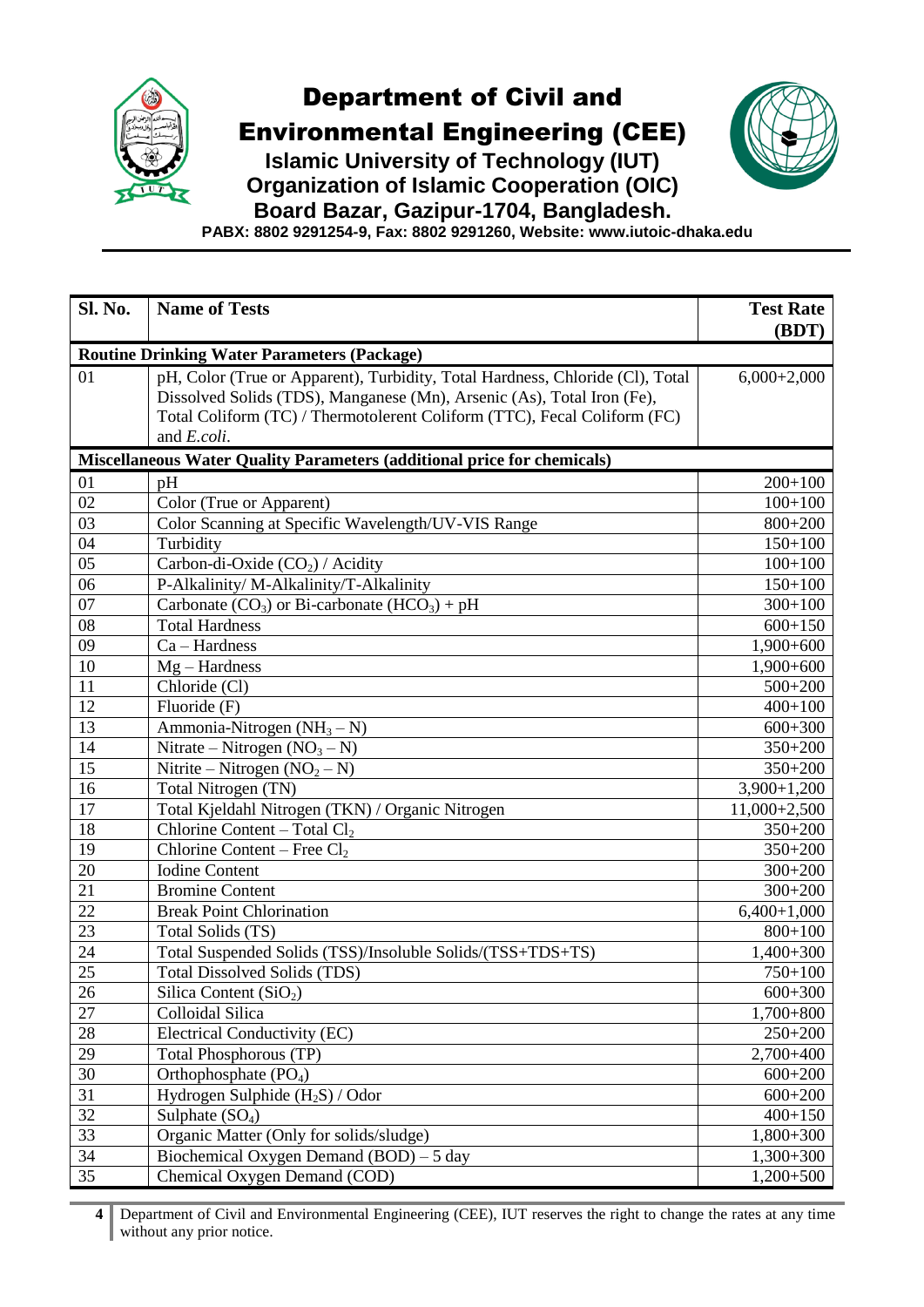

Environmental Engineering (CEE)

**Islamic University of Technology (IUT) Organization of Islamic Cooperation (OIC)**



**Board Bazar, Gazipur-1704, Bangladesh.**

**PABX: 8802 9291254-9, Fax: 8802 9291260, Website: www.iutoic-dhaka.edu**

| Sl. No.                                                                                                          | <b>Name of Tests</b>                                            | <b>Test Rate</b> |
|------------------------------------------------------------------------------------------------------------------|-----------------------------------------------------------------|------------------|
|                                                                                                                  |                                                                 | (BDT)            |
| 36                                                                                                               | KmnO <sub>4</sub> Value                                         | $1,200+500$      |
| 37                                                                                                               | Dissolved Oxygen (DO)                                           | $250 + 150$      |
| 38                                                                                                               | Boron (B)                                                       | $1,500+1,200$    |
| 39                                                                                                               | Manganese (Mn): $UV - VIS$                                      | $1,100+350$      |
| 40                                                                                                               | Total Iron (Fe) – Phenanthroline Method                         | $650 + 150$      |
| 41                                                                                                               | Ferrous Iron $(Fe^{2+})$                                        | $900 + 300$      |
| 42                                                                                                               | Ferric Iron (Fe <sup>3+</sup> )                                 | $1,500+500$      |
| 43                                                                                                               | Total Coliform (TC) / Thermotolerent Coliform (TTC)             | $700 + 300$      |
| 44                                                                                                               | Fecal Coliform (FC)                                             | $700 + 300$      |
| 45                                                                                                               | E. Coli                                                         | $2,800+800$      |
| <b>Environmental Quality of Soil, Sludge and Solids</b>                                                          |                                                                 |                  |
| 01                                                                                                               | pH                                                              | $2,000+100$      |
| 02                                                                                                               | <b>Electrical Conductivity</b>                                  | $550 + 200$      |
| 03                                                                                                               | <b>Organic Matter (Dry Combustion Method)</b>                   | $1,800+300$      |
| 04                                                                                                               | Water Soluble Cl / $PO4$ / $SO4$ (each)                         | $1,700+600$      |
| Sample Collection Charges (Usual field visit fees apply in addition to the price)                                |                                                                 |                  |
| 01                                                                                                               | Sampling for Bacteriological Analysis                           | $6,500+$         |
| 02                                                                                                               | Sampling for Physical and Chemical Analysis                     | $6,500+$         |
| <b>Tubewell Design</b>                                                                                           |                                                                 |                  |
| 01                                                                                                               | Tubewell Design (depth up to 600'), including 8 nos. sand test  | 11,500+9,000     |
| 02                                                                                                               | Tubewell Design (depth above 600'), including 11 nos. sand test | 11,500+12,000    |
|                                                                                                                  | For complete design, fees would be BDT 13,000/=.                |                  |
|                                                                                                                  | For inverted Tubewell design, extra fees = BDT $2,000/=$ .      |                  |
| Field visit fees: Inside Gazipur & Dhaka = BDT 10,000; Adjacent Gazipur = BDT 16,000; Greater Dhaka =            |                                                                 |                  |
| BDT 21,000; Remote Districts = BDT 30,000; Remote areas = BDT 40,000.                                            |                                                                 |                  |
| Transport, local hospitalities, accommodation (in case of overnight stay) etc. are to be provided by the client. |                                                                 |                  |

**5** Department of Civil and Environmental Engineering (CEE), IUT reserves the right to change the rates at any time without any prior notice.